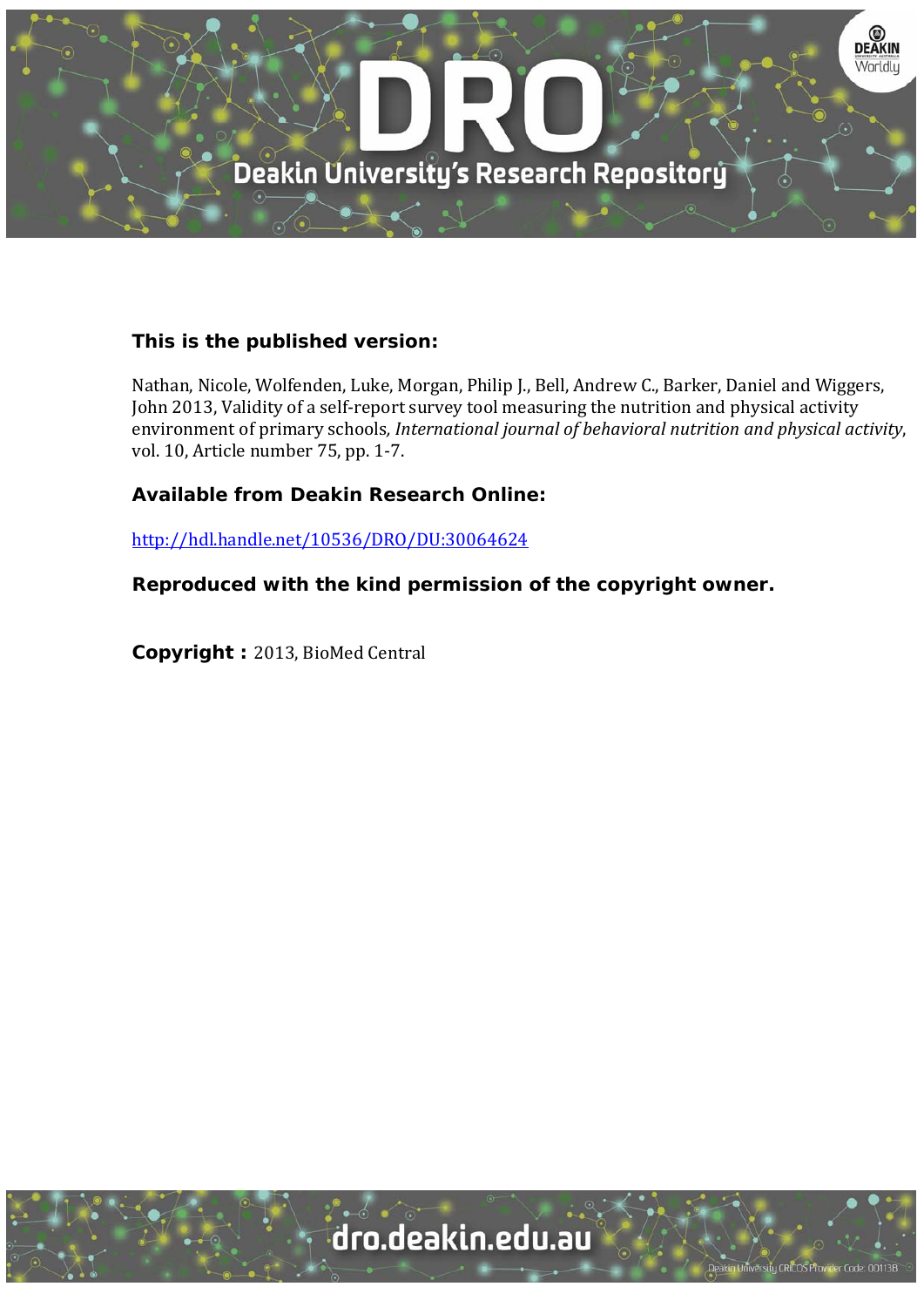

# **RESEARCH RESEARCH CONSUMING ACCESS**

# Validity of a self-report survey tool measuring the nutrition and physical activity environment of primary schools

Nicole Nathan<sup>1,2,3,4,5\*</sup>, Luke Wolfenden<sup>1,2,3,4,5</sup>, Philip J Morgan<sup>5</sup>, Andrew C Bell<sup>2,5</sup>, Daniel Barker<sup>4</sup> and John Wiggers<sup>1,2,3,4</sup>

## Abstract

Background: Valid tools measuring characteristics of the school environment associated with the physical activity and dietary behaviours of children are needed to accurately evaluate the impact of initiatives to improve school environments. The aim of this study was to assess the validity of Principal self-report of primary school healthy eating and physical activity environments.

**Methods:** Primary school Principals ( $n = 42$ ) in New South Wales, Australia were invited to complete a telephone survey of the school environment; the School Environment Assessment Tool – SEAT. Equivalent observational data were collected by pre-service teachers located within the school. The SEAT, involved 65 items that assessed food availability via canteens, vending machines and fundraisers and the presence of physical activity facilities, equipment and organised physical activities. Kappa statistics were used to assess agreement between the two measures.

Results: Almost 70% of the survey demonstrated moderate to almost perfect agreement. Substantial agreement was found for 10 of 13 items assessing foods sold for fundraising, 3 of 6 items assessing physical activity facilities of the school, and both items assessing organised physical activities that occurred at recess and lunch and school sport. Limited agreement was found for items assessing foods sold through canteens and access to small screen recreation.

**Conclusions:** The SEAT provides researchers and policy makers with a valid tool for assessing aspects of the school food and physical activity environment.

## Introduction

Schools have been recognised as an important setting for promoting child healthy eating and physical activity [[1\]](#page-7-0). Ecological frameworks and empirical research suggest that a number of school characteristics such as their economic, policy and socio-cultural environment can impact upon these behaviours [[2\]](#page-7-0). Moreover, the physical environment of schools can significantly impact upon the nutrition and physical activity behaviours of

<sup>1</sup> Hunter New England Population Health, Hunter New England Area Health Service, Newcastle; Locked Bag No. 10, Wallsend, NSW 2287, Australia <sup>2</sup>School of Medicine and Public Health, The University of Newcastle, Newcastle, NSW 2308, Australia

low-nutrient dense foods such as soft-drinks and confectionary through school canteens, vending machines or fundraising activities have been associated with children consuming a higher intake of kilojoules and saturated fat and a lower intake of vegetables and fruit [\[1,4,5,7,8](#page-7-0)]. Similarly, the availability of open spaces (e.g. courts or fields) [\[9](#page-7-0)]; playground markings [\[10\]](#page-7-0); fixed outdoor equipment such as climbing structures [[10](#page-7-0),[11](#page-7-0)], the availability of sports equipment [\[12](#page-7-0)] and provision of organized games or sports during recess and lunch [[13\]](#page-7-0) have been associated with higher levels of child physical activity at school.

Given the suggested influence of the school environment on children's diet and physical activity, encouraging schools to create environments supportive of such behaviours has been a focus of Government obesity



© 2013 Nathan et al.; licensee BioMed Central Ltd. This is an Open Access article distributed under the terms of the Creative Commons Attribution License [\(http://creativecommons.org/licenses/by/2.0\)](http://creativecommons.org/licenses/by/2.0), which permits unrestricted use, distribution, and reproduction in any medium, provided the original work is properly cited.

<sup>\*</sup> Correspondence: [Nicole.Nathan@hnehealth.nsw.gov.au](mailto:Nicole.Nathan@hnehealth.nsw.gov.au) <sup>1</sup>

Full list of author information is available at the end of the article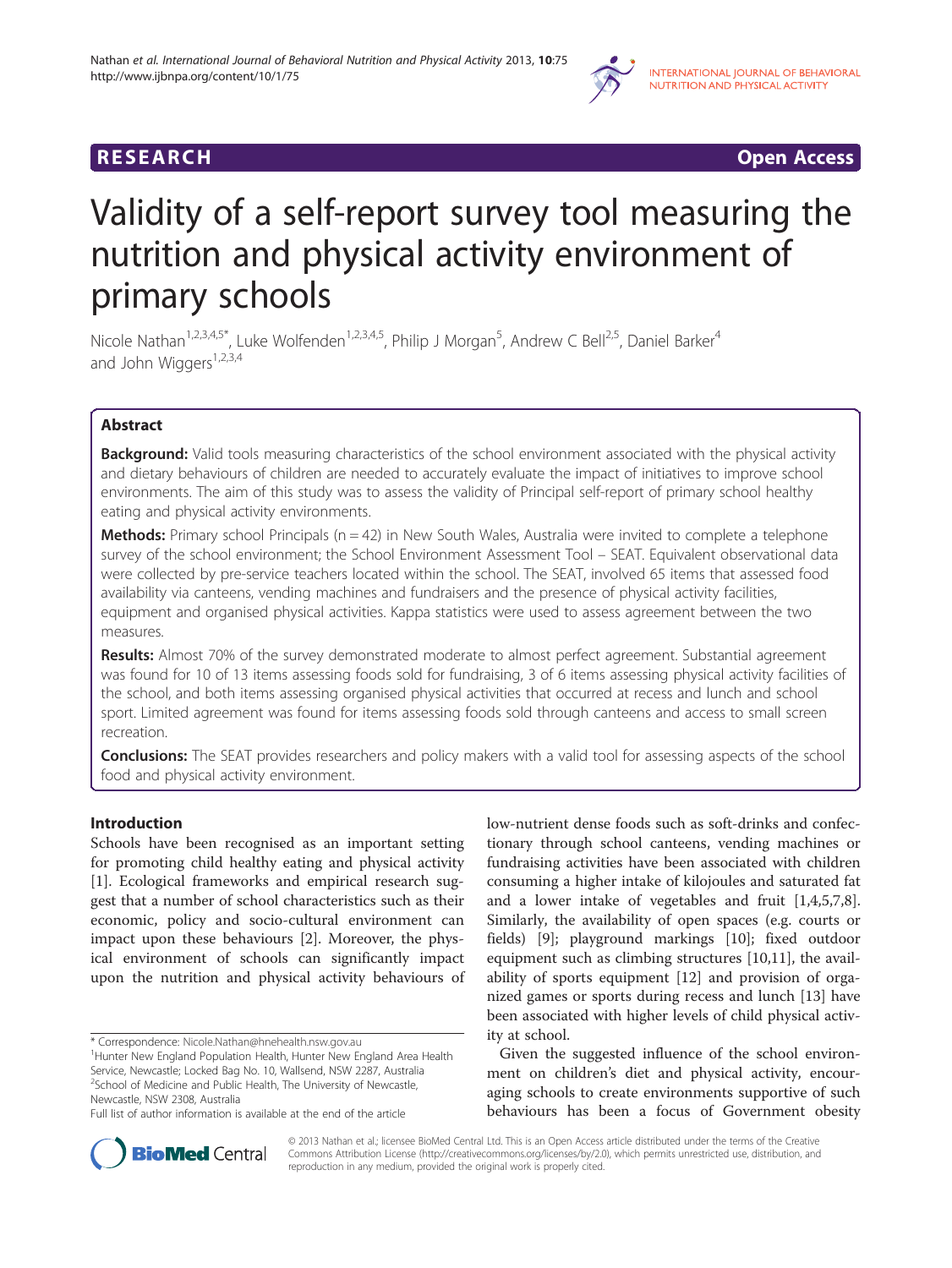prevention policies and programmes in a number of countries [\[14](#page-7-0)]. For example, some jurisdictions in The United States and Canada have prohibited the sale of foods which are high in sugar and saturated fats through vending machines and school meals and have mandated the teaching of physical education and the amount of class time dedicated to moderate-vigorous activities [\[1](#page-7-0)]. Similarly, a number of Australian States and Territories have released mandatory Government policies banning the regular sale of unhealthy foods and beverages from canteens, school events and fundraisers [\[15\]](#page-7-0). Furthermore, they have stipulated the minimum number of hours children must participate in physical education and sport [[16](#page-7-0)]. Specifically within New South Wales all Government schools are restricted from selling some sugar sweetened drinks and foods that are high in saturated fats and or sugar and or salt such as confectionary, fried foods and sweet and savoury snack foods [[17](#page-7-0)]. In addition all Government primary schools are required to allocate 120 minutes of planned physical activity each week, inclusive of school sport, in Years 3 to 6 [[16\]](#page-7-0).

Valid tools to measure school environment characteristics are needed to accurately assess the nature and prevalence of nutrition and physical activity promoting characteristics of schools, the trends and changes over time in the prevalence of such characteristics, and to evaluate the impact of initiatives to promote school implementation of environmental changes. While direct observation represents a gold standard data collection method, for assessment of school environmental characteristics such procedures are expensive and impractical at a population level [\[18,19\]](#page-7-0).

Population based assessments of school environment characteristics in Australia [[20\]](#page-7-0), the United States of America [[21\]](#page-7-0) and Canada [\[22](#page-7-0)] have mostly relied on Principal or School Administrators completion of telephone or paper surveys. Despite the use of such measures, few have been validated [[18\]](#page-7-0). For example, the validity of the nutritional and physical activity environmental characteristics of schools in Australia, as reported in large, recurrent surveys of Australian school Principals [\[20\]](#page-7-0) has not been reported. Similarly, the United States National School Health Policies and Programs Study (SHPPS) of school health policies and practices has reported the reliability but not the validity of the questionnaires measuring school practices [[23](#page-7-0)]. An unpublished validation study of the Canadian School Health Environment Survey (SHES) [[24](#page-7-0)] is one of the few studies that have reported the validity of school survey tools. The report found high percent agreement (range 70%-100%) between direct observation and combined school administrator/teacher "best response" for questions related to existing physical activity facilities and healthy eating programs and promotions. Lower

agreement was found for availability of healthy vending machines and promotion of active transport (50.0% and 66.7% percent agreement respectively). The 2007 study was limited by it being conducted in 14 schools, of which eight catered for primary school aged children, and each school being observed for one day [\[18](#page-7-0)]. More recently, two school physical activity environment audit tools developed in the United Kingdom have been validated by direct observation. In both cases the tools focussed only on the physical activity or sport environment of schools [[19,25\]](#page-7-0)

Given the limited evidence regarding the validity of self reported school characteristics regarding the promotion of student healthy eating and physical activity, we undertook a study to determine the validity of Principal reported nutrition and physical activity characteristics of primary schools.

## Methods

Approval to conduct the study was obtained from Hunter New England Area Health Service (HNEAHS) Human Research Ethics Committee (no. 06/07/26/4.04) and The University of Newcastle (H-2008-0343).

## Design and setting

A descriptive study, comparing cross sectional data from two measures of the healthy eating and physical activity environment of primary (children 5–12 years of age) and central schools (children aged 5-18 years of age) was undertaken. The study was conducted in the context of a large scale child obesity prevention initiative in the Hunter New England region of New South Wales (NSW), Australia [[26](#page-7-0)].

## **Participants**

## Principal self-report

All primary schools in the study region were approached to participate in a 20-minute telephone survey of school environment characteristics related to the promotion of child healthy eating and physical activity.

## Observational data

A sub-sample of schools participating in the telephone survey were approached to participate in the collection of observational data regarding school environment characteristics.

# Data collection procedures

## Principal self-report

A database of all primary and central schools across the state was generated from information provided by relevant school bodies [[27](#page-7-0)-[29\]](#page-7-0). All schools were eligible to participate in the study other than special purpose schools catering for students with special needs, juvenile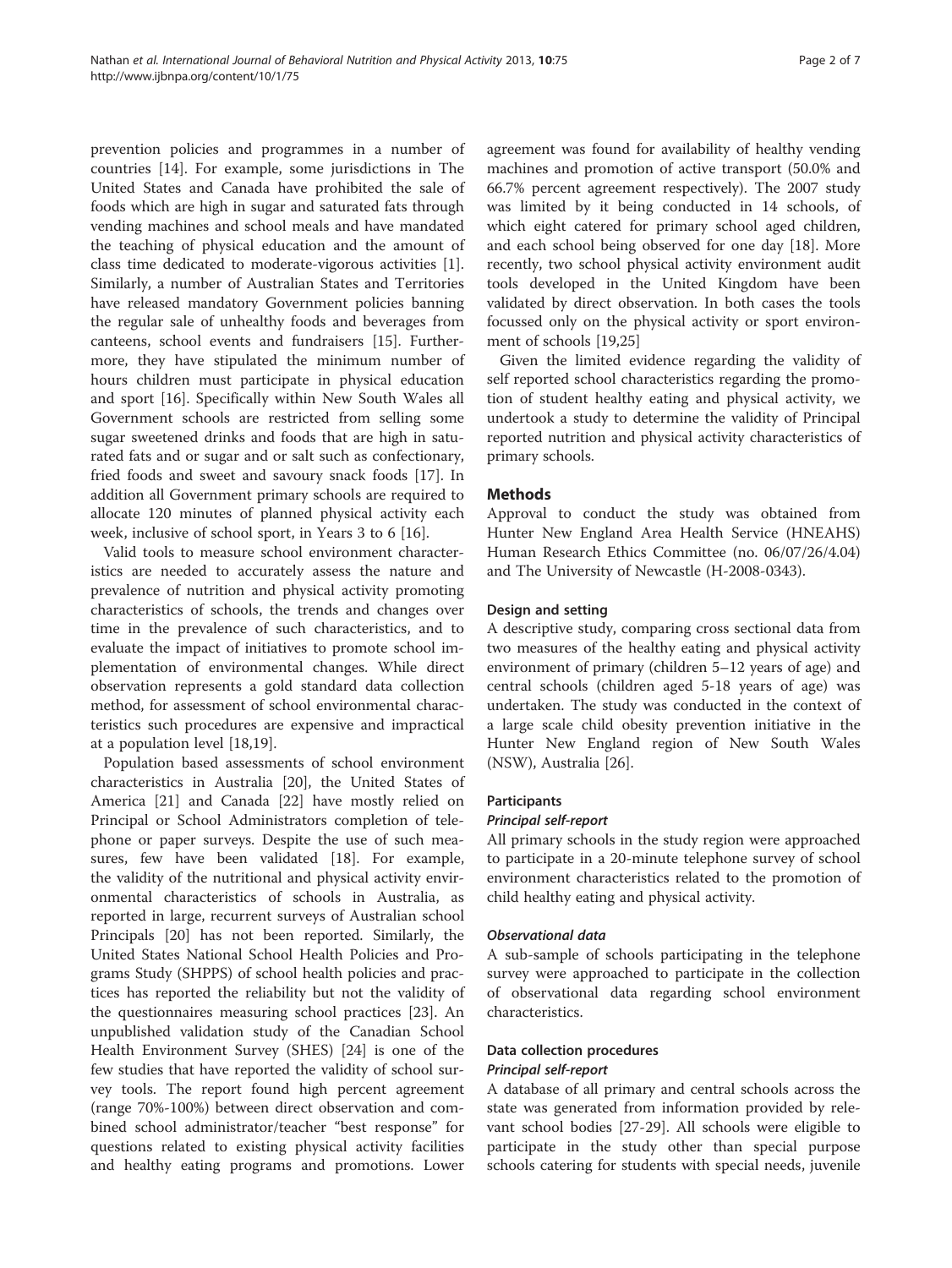justice or schools serving children who are hospitalized. Principals were sent a letter inviting them to participate in the study. Two weeks after receipt of the letter, Principals were telephoned by a trained research assistant who confirmed school eligibility, sought consent to participate in the study and scheduled a time for a telephone interview. At the completion of the telephone survey Principal consent was sought for observational data to be collected. The survey was conducted in late 2010.

To identify a comprehensive list of school environment factors for inclusion in the telephone survey the research team conducted a review of the literature regarding school environmental factors associated with student diet, physical activity, sedentary behaviour or excessive weight gain, as well as items from similar tools. A draft survey tool was circulated to an expert advisory group  $(n = 10)$  of health promotion practitioners, school education directors, local Principals and teachers, academics, parents and dietitians. The items were amended based on advisory group member's review and feedback regarding the scope of the survey, the appropriateness of survey items and comprehension and then pilot tested with five primary school Principals to check acceptability and comprehension. The final survey tool (School Environment Assessment Tool (SEAT)) consisted of 65 survey items. A copy of the survey tool is available as supplementary material.

## Observational data

Pre-service teachers on placement in primary schools in the region as part of their fourth year University teacher training program were recruited to collect the observational data. Pre-service teachers were informed of the school practices to be observed at the beginning of their 10-week placement. To ensure they had an adequate amount of time to observe all practices they were surveyed in week 9 of their 10 week placement, away from school premises to ensure that there was no influence from school personnel, using a paper-based form. The pre-service teachers were surveyed two weeks after the completion of the telephone survey by the school Principal. They were not aware of the Principal's response to the telephone survey. If the pre service teachers did not observe any of the practices, for example fundraising activities, they were instructed to provide a 'don't know' response. The paper-based observational data collection form was developed using equivalent items from the telephone survey. The form was piloted with 15 preservice teachers to establish its utility and acceptability, with minor amendments subsequently being made.

## Measures

## Food availability

The SEAT required Principals to report (yes/ no/ don't know/ refused) if any of the following foods or drinks were sold at the school from the (a) canteen, (b) vending machines or (c) via fundraisers: fruit; vegetables; water; regular soft drinks (not diet); diet soft drinks; fruit juice; other sweetened drinks including cordials, energy drinks, flavoured mineral waters etc.; confectionary; sweet and savoury biscuits/ cakes/ muffins/ donuts or muesli bars; potato crisps or other salty snacks such as twisties or corn chips; deep fried foods; ice creams covered in chocolate; other ice creams, iceblocks or frozen desserts.

## Physical activity opportunities

The SEAT required Principals to report on the physical activity facilities and equipment and organised physical activities that students had available to them whilst at the school. These included;

- (a) Physical activity facilities and equipment- Principals were asked to report whether the school had any of the following that students can access everyday (yes/ no/ don't know) and if yes when can they access them (recess only/ lunch only/ both recess and lunch);
	- Large asphalt areas suitable for games e.g. basketball/ netball;
	- Large playing fields suitable for games e.g. soccer, football;
	- Indoor activity spaces e.g. multi-purpose rooms and gymnasiums;
	- Playground markings e.g. hopscotch, wall targets etc.;
	- Fixed playground equipment such as climbing structures, swings etc.;
	- Sports equipment provided by the school e.g. basketballs, netballs, skipping ropes etc.
- (b) Organised physical activities- Principals were asked if, during recess or lunch, the school had organised physical activities e.g. dance/ gymnastics (yes/ no/ don't know); whether they are co-ordinated by the school or an outside agency; and if teachers participate or join in.
- (c) Small screen recreation- Principals were asked to report whether students were able to access small screen recreation (yes/ no/ don't know) during recess or lunch; before or after school; during wet weather sport.
- (d) School sport- Principals were asked to report if both infants and primary students had sport.

## School characteristics

During the telephone interview, Principals were asked to report the number of students attending the school. School type (Government or non-Government (Catholic or Independent) and the postcode of the locality of the school were obtained from school websites.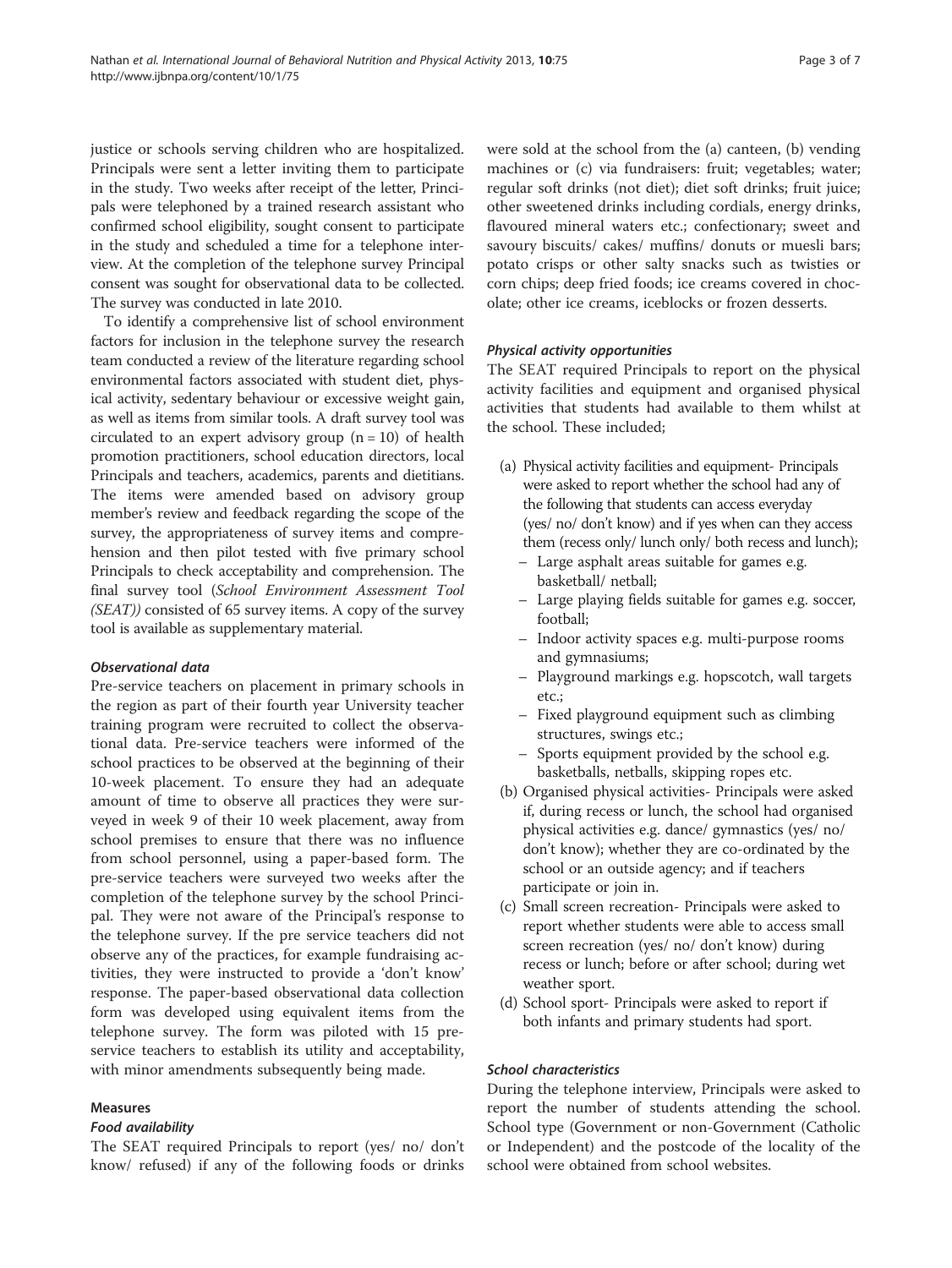### Analysis

Statistical analyses were performed using SAS v9.2 (SAS Institute Inc., Cary, NC, USA). Descriptive statistics were used to describe school characteristics and the proportion of Principals and pre-service teachers who reported "yes" to any of the school practices. The reported number of enrolled students in each school was used to categorise school size as: 'small (1–159 students); 'medium' (160–450 students); or 'large' (451+ students) based on the Department of Education and Communities School Directory [\[30](#page-7-0)]. Schools with postcodes ranked socioeconomically in the top 50% of New South Wales [[31](#page-7-0)] were categorised as schools of 'higher socio-economic status' while those in the lower 50% were categorised as schools of 'lower socio-economic status'. School postcode areas were also used to categorise the school's locality as either 'rural' (those schools in outer regional, remote and very remote areas), or 'urban' (those in regional cities and inner regional areas) [\[32](#page-7-0)].

Two measures of agreement were calculated to describe the validity of Principal report. First, percent agreement between Principal report and observation was calculated for each item. As recommended, agreement levels ≥80% were considered 'strong' [\[33\]](#page-7-0).

Whilst percent agreement is widely used and easily interpreted [[34](#page-7-0)], it does not correct for agreement over and above what would be expected by chance [\[35](#page-7-0)]. As such, the second and primary measure of validity was assessed using the Kappa statistic [\[35\]](#page-7-0). Prevalence Adjusted and Bias Adjusted Kappa (PABAK) was calculated and reported where the prevalence of a particular school environment characteristics was found to be  $\geq$  75% (or less than 25%). Non adjusted Kappa statistics were calculated and reported for items with prevalence between 26% and 74%. Benchmarks suggested by Landis and Koch [\[36\]](#page-7-0) were used to classify agreement:  $< 0.00 =$  poor,  $0.00 - 0.20 =$  slight,  $0.21 - 0.40 = \text{fair}, 0.41 - 0.60 = \text{moderate}, 0.61 - 0.80 =$ substantial and  $0.81 - 1.0 =$  almost perfect.

## Results

### Sample

In total, 384 of 403 Principals participated in the CATI. Of these, 63 schools had a pre-service teacher on placement in the Hunter New England Region of NSW and hence were eligible to participate. Of these, seven school Principals did not consent to having their pre-service teacher participate in data collection leaving a maximum potential sample of 56 (Principal consent rate = 89%). There was no statistically significant difference in terms of school size, socio-economic status or rurality for schools who consented to having their pre-service teachers complete the survey and those that did not. On the day of data collection with the pre-service teachers, three refused to participate and 11 were absent (preservice teacher response rate = 75%). This provided 42 matched pairs of CATI-observational data.

Of the telephone survey respondents, 35 were Principals who had been in their position on average 5.9 years (SD 4.0 years), with the remaining participants being Deputy or Assistant Principals (all respondents hereafter are referred to as Principals). The majority of the schools were medium sized (57%) (equal proportions of small and large schools participated (21%)), Government schools (67%), located in urban (98%) and in higher socio-economic areas (67%).

#### Validity of Principal self report

The validity of principal responses to the telephone survey items are presented in Table [1.](#page-5-0) As both Principals and observers reported that no vending machines were located in the schools, percent agreement and kappa scores were 100% and are not presented for these 26 items.

#### Percent agreement

Per cent agreements for the remaining 39 items, ranged from 37% to 100%. Twenty items (51%) were found to have percent agreements greater than or equal to 80%. The questions related to student's access to small screen recreation had substantially lower per cent agreement estimates.

#### Kappa statistics

PABAK were calculated for 27 of the 39 items as they had prevalence  $\geq 75\%$  (or less than 25%). Based on such analyses, three items had poor agreement  $( $0.00$ ), eight$ had slight agreement (0.00-0.20), one had fair agreement (0.21-0.40), seven had moderate agreement (0.41-0.60), 11 had substantial agreement (0.61-0.80) and nine had almost perfect agreement (0.81-1.0).

With respect to the food environment, foods sold through fundraisers had the highest Kappa/PABAK estimates with 10 items having substantial or better agreement. Kappa/ PABAK scores for foods sold in the canteen varied (range −0.6-0.81), although most had slight to moderate agreement.

Across the four aspects of the physical activity environment that were measured, Kappa/PABAK scores were, in general, quite good. Three items within "physical activity facilities" were found to have moderate or better agreement and two items within "organised physical activities" were found to have perfect agreement (school has supervised or instructed physical activity at recess and lunch and whether teacher's participate or join in the organised activities at recess and lunch).

## **Discussion**

To the author's knowledge this is the first study to assess the validity of a Computer Assisted Telephone Interview (CATI) survey of principal reported primary school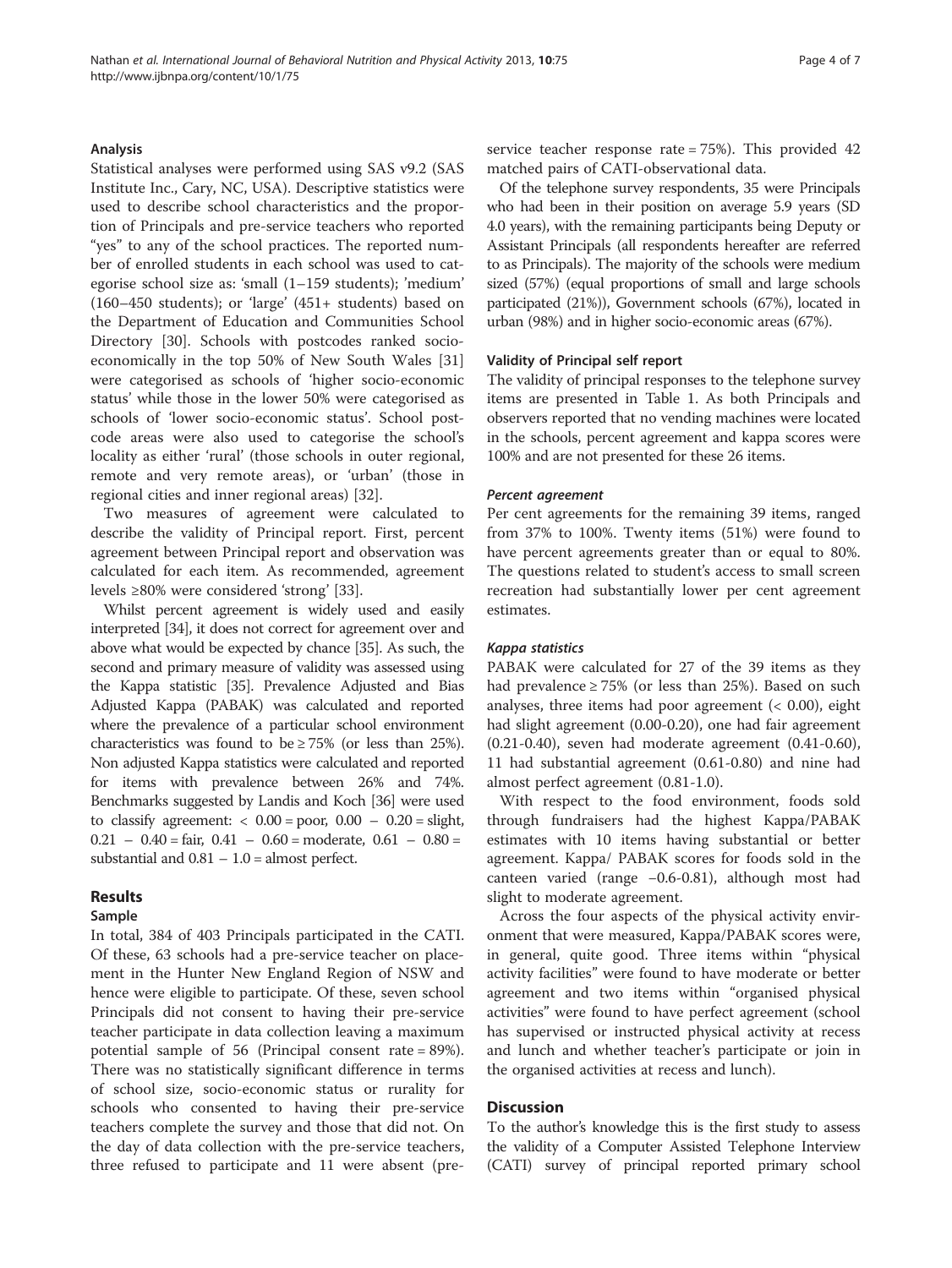| Aspect of the school environment                            | % Yes (Principal) | % Yes (Pre-service teacher) | % Agree | Kappa/PABAK (95% CI)             |
|-------------------------------------------------------------|-------------------|-----------------------------|---------|----------------------------------|
| Food sold in canteen                                        |                   |                             |         |                                  |
| • Fruit                                                     | 95                | 83                          | 79      | $0.57$ (0.26, 0.79) <sup>a</sup> |
| • Vegetables                                                | 90                | 62                          | 57      | $-0.06$ $(-0.26, 0.14)$          |
| • Water                                                     | 93                | 86                          | 88      | $0.76$ (0.49, 0.92) <sup>a</sup> |
| • Regular soft drinks                                       | 0                 | 24                          | 76      | $0.52$ (0.21, 0.76) <sup>a</sup> |
| • Diet soft drinks                                          | 2                 | 24                          | 74      | 0.48 (0.16, 0.72) <sup>a</sup>   |
| · Fruit juice                                               | 98                | 93                          | 90      | $0.81$ (0.55, 0.95) <sup>a</sup> |
| • Other sweetened drinks                                    | 48                | 55                          | 69      | 0.38(0.11, 0.66)                 |
| • Confectionary                                             | 19                | 43                          | 62      | $0.16 (-0.1, 0.43)$              |
| • Sweet and savoury biscuits                                | 55                | 64                          | 52      | $0.02$ (-0.28, 0.32)             |
| • Potato crisps                                             | 57                | 69                          | 55      | $0.04 (-0.25, 0.34)$             |
| • Deep fried foods                                          | 0                 | 31                          | 69      | 0(0, 0)                          |
| · Ice creams covered in chocolate                           | 0                 | 21                          | 79      | $0.57$ (0.26, 0.79) <sup>a</sup> |
| • Other ice creams                                          | 95                | 88                          | 88      | $0.76$ (0.49, 0.92) <sup>a</sup> |
| Food sold in fundraising                                    |                   |                             |         |                                  |
| • Fruit                                                     | 19                | 5                           | 81      | $0.62$ (0.32, 0.83) <sup>a</sup> |
| • Vegetables                                                | 24                | 7                           | 79      | $0.57$ (0.26, 0.79) <sup>a</sup> |
| • Water                                                     | 12                | 0                           | 88      | $0.76$ (0.49, 0.92) <sup>a</sup> |
| • Regular soft drinks                                       | 17                | 7                           | 81      | $0.62$ (0.32, 0.83) <sup>a</sup> |
| • Diet soft drinks                                          | 14                | $\overline{2}$              | 88      | $0.76$ (0.49, 0.92) <sup>a</sup> |
| • Fruit juice                                               | 17                | $\circ$                     | 83      | $0.67$ (0.37, 0.86) <sup>a</sup> |
| • Other sweetened drinks                                    | 14                | $\overline{7}$              | 88      | $0.76$ (0.49, 0.92) <sup>a</sup> |
| • Confectionary                                             | 31                | 12                          | 67      | $0.06$ ( $-0.21$ , 0.33)         |
| • Sweet and savoury biscuits                                | 29                | 10                          | 67      | $-0.02$ $(-0.26, 0.22)$          |
| • Potato crisps                                             | 12                | $\overline{7}$              | 90      | $0.81$ (0.55, 0.95) <sup>a</sup> |
| • Deep fried foods                                          | 2                 | 7                           | 95      | $0.90$ (0.68, 0.99) <sup>a</sup> |
| · Ice creams covered in chocolate                           | 0                 | 7                           | 93      | $0.86$ (0.61, 0.97) <sup>a</sup> |
| • Other ice creams                                          | 10                | 5                           | 90      | $0.81$ (0.55, 0.95) <sup>a</sup> |
| Physical activity facilities accessible at recess and lunch |                   |                             |         |                                  |
| • Large asphalt areas                                       | 95                | 90                          | 86      | $0.71$ (0.43, 0.89) <sup>a</sup> |
| • Large playing fields                                      | 83                | 88                          | 81      | $0.62$ (0.32, 0.83) <sup>a</sup> |
| · Indoor activity spaces                                    | 19                | 24                          | 67      | $0.01$ $(-0.29, 0.32)$           |
| • Playground markings                                       | 95                | 90                          | 90      | $0.81$ (0.55, 0.95) <sup>a</sup> |
| · Fixed playground equipment                                | 67                | 83                          | 74      | 0.48 $(0.16, 0.72)^a$            |
| · School sports equipment                                   | 60                | 93                          | 57      | $-0.02$ $(-0.2, 0.15)$           |
| Organised physical activities at recess and lunch           |                   |                             |         |                                  |
| • Organised physical activity                               | 10                | 10                          | 100     | $1(1, 1)^{a}$                    |
| • Do teachers join in                                       | 40                | 40                          | 100     | $1(1, 1)^a$                      |
| Students access to small screen recreation                  |                   |                             |         |                                  |
| • During Recess/Lunch                                       | 7                 | 64                          | 37      | $0 (-0.12, 0.12)$                |
| • Before school                                             | 33                | 19                          | 59      | $0.02$ (-0.28, 0.31)             |
| • During wet weather sport                                  | 5                 | 31                          | 73      | 0.46 $(0.14, 0.72)^{a}$          |

# <span id="page-5-0"></span>Table 1 Validity of survey items assessing the nutrition and physical activity environment of primary schools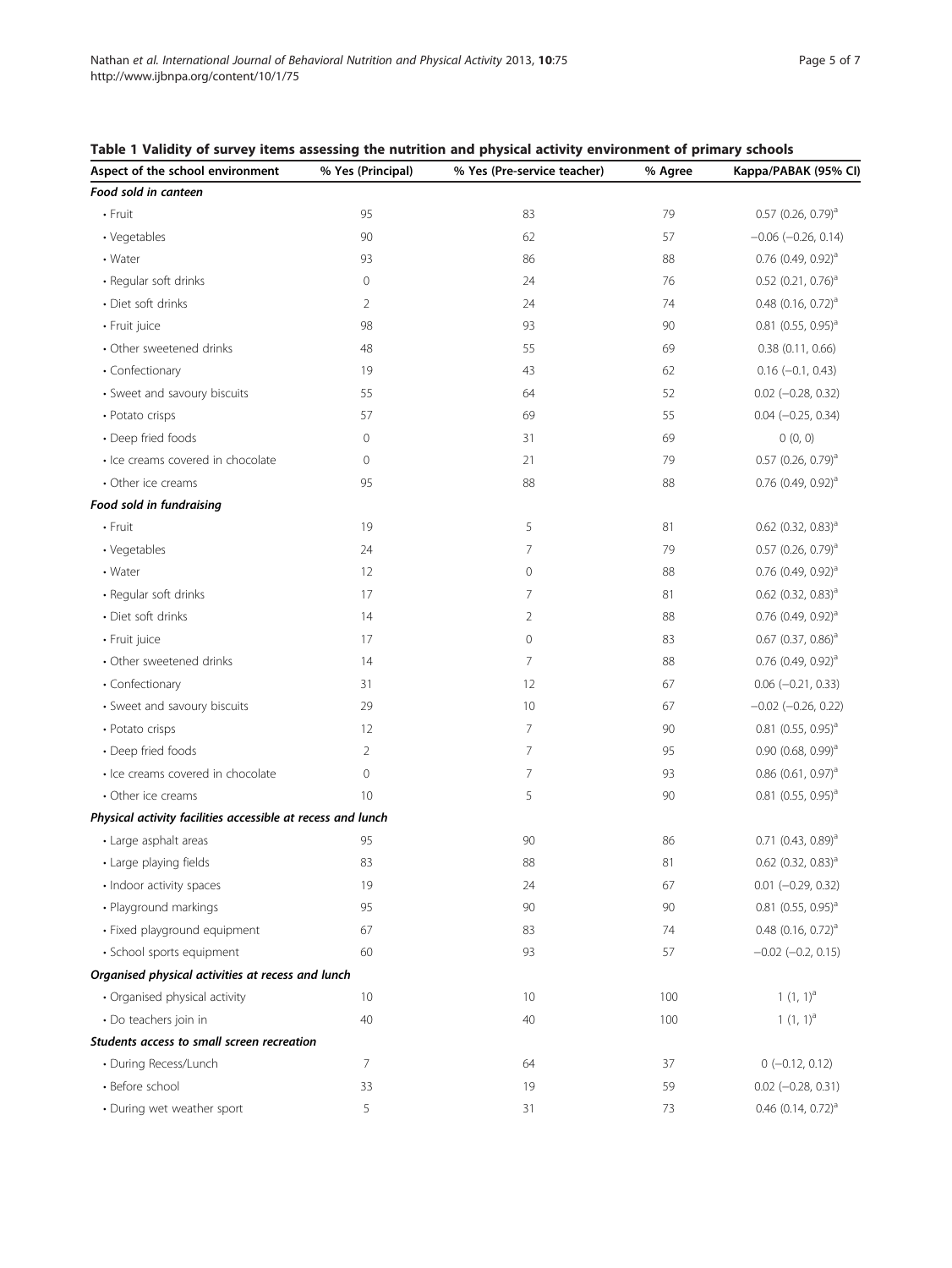| School sport     |    |    |    |                                  |
|------------------|----|----|----|----------------------------------|
| • K-2 have sport | 88 | 85 | 83 | $0.67$ (0.37, 0.86) <sup>a</sup> |
| • 3-6 have sport | 95 | 90 | 90 | $0.81$ (0.55, 0.95) <sup>a</sup> |

|             |  |  | Table 1 Validity of survey items assessing the nutrition and physical activity environment of primary schools |  |
|-------------|--|--|---------------------------------------------------------------------------------------------------------------|--|
| (Continued) |  |  |                                                                                                               |  |

<sup>a</sup>Adjusted Kappa used if prevalence greater than or equal to 75% (or less than 25%); CI confidence interval.

nutrition and physical activity environment characteristics using direct observation as the criterion standard. The findings of the study suggest that Principals can accurately report on a large number of food and physical activity environmental characteristics of their school.

The study found that more than half of the survey items assessed had moderate, substantial or almost perfect agreement. Substantial or greater agreement was found for most items that assessed foods sold through fundraising, physical activity facilities of the school, and organised physical activities that occurred at recess and lunch. Such findings are consistent with the findings of the few other validation studies of the healthy eating and or physical activity and sports environment of schools [[24,25](#page-7-0)]. The high level agreement found within these domains may be for a number of reasons. The physical activity facilities are permanent fixtures in the school and the organised activities occur regularly and are visible activities it is likely Principals can more accurately report on these. Similarly, as Principal approval is needed for school fundraising activities to occur, and the fact they may occur only once or twice a term, it is likely Principals are able to easily recall these events and the foods sold. However, these findings should be viewed with some caution, as no time period was specified, it is possible Principals may have been reporting on fundraising events throughout the year whilst pre-service teachers could only report on fundraising events which occurred during the nine weeks they were in the school.

In contrast, foods sold through the canteen and student's access to small screen recreation were found to have lower agreement. This is similar to findings of the Canadian validation study which found low agreement for school administrators and teachers being able to report on the schools provision of healthy vending machines [\[24\]](#page-7-0). As school canteens sell a wide variety of foods, and as products sold through canteens are frequently modified according to student demand and product availability and season, recalling foods sold through canteens may represent a significant challenge for Principals. Collection of school policies and parent communication strategies (e.g. newsletter items) could be undertaken in future studies to help validate such items that are difficult to quantify by direct observation but are known to be associated with student's physical activity and healthy eating such as school policies and parent engagement strategies [\[14\]](#page-7-0).

A strength of this study was the use of observational data over a nine week period. However, this methodology could be enhanced by tasking pre service teachers with observations prospectively rather than retrospectively. Given the differences in school systems, the generalizabilty of the SEAT to schools outside of Australia may be limited and thus may need to be adapted for international use and have its validity tested in these jurisdictions. Furthermore, given the challenges of collecting observational data the study utilised a convenience sample of pre-service teachers as observers. Nonetheless, randomisation of pre-service teachers to schools would have strengthened the design.

### Conclusion

Given the significant influence schools have on children's behaviours this tool may provide researchers, policy makers and practitioners with an efficient method of assessing the nutrition and physical activity environment of primary schools and evidence as to whether obesity prevention interventions are achieving expected outcomes and the need for on-going intervention.

#### Abbreviations

SEAT: School Environment Assessment Tool; CATI: Computer Assisted Telephone Interview.

#### Competing interests

The authors declare that they have no competing interests.

#### Authors' contributions

NN, LW, PJM, CB and JW conceptualized the study design and measures. Data were collected by NN. DB performed the statistical analysis; NN, DB, LW interpreted data. NN led the development of the manuscript and all authors contributed to drafts and read and approved the final manuscript.

#### Acknowledgements

This work was supported by funding received from the New South Wales Health ASSIST program. The project also received infrastructure support from the Hunter Medical Research Institute (HMRI) and Hunter New England Population Health. The authors wish to thank the survey respondents of participating schools and pre-service teachers.

#### Author details

<sup>1</sup> Hunter New England Population Health, Hunter New England Area Health Service, Newcastle; Locked Bag No. 10, Wallsend, NSW 2287, Australia. <sup>2</sup>School of Medicine and Public Health, The University of Newcastle Newcastle, NSW 2308, Australia. <sup>3</sup>Priority Research Centre for Health Behaviour, The University of Newcastle, Newcastle, NSW 2308, Australia. <sup>4</sup>Hunter Medical Research Institute, Newcastle, NSW 2300, Australia. <sup>5</sup>Priority Research Centre in Physical Activity & Nutrition, Faculty of Education & Arts, The University of Newcastle, Newcastle, NSW 2308, Australia.